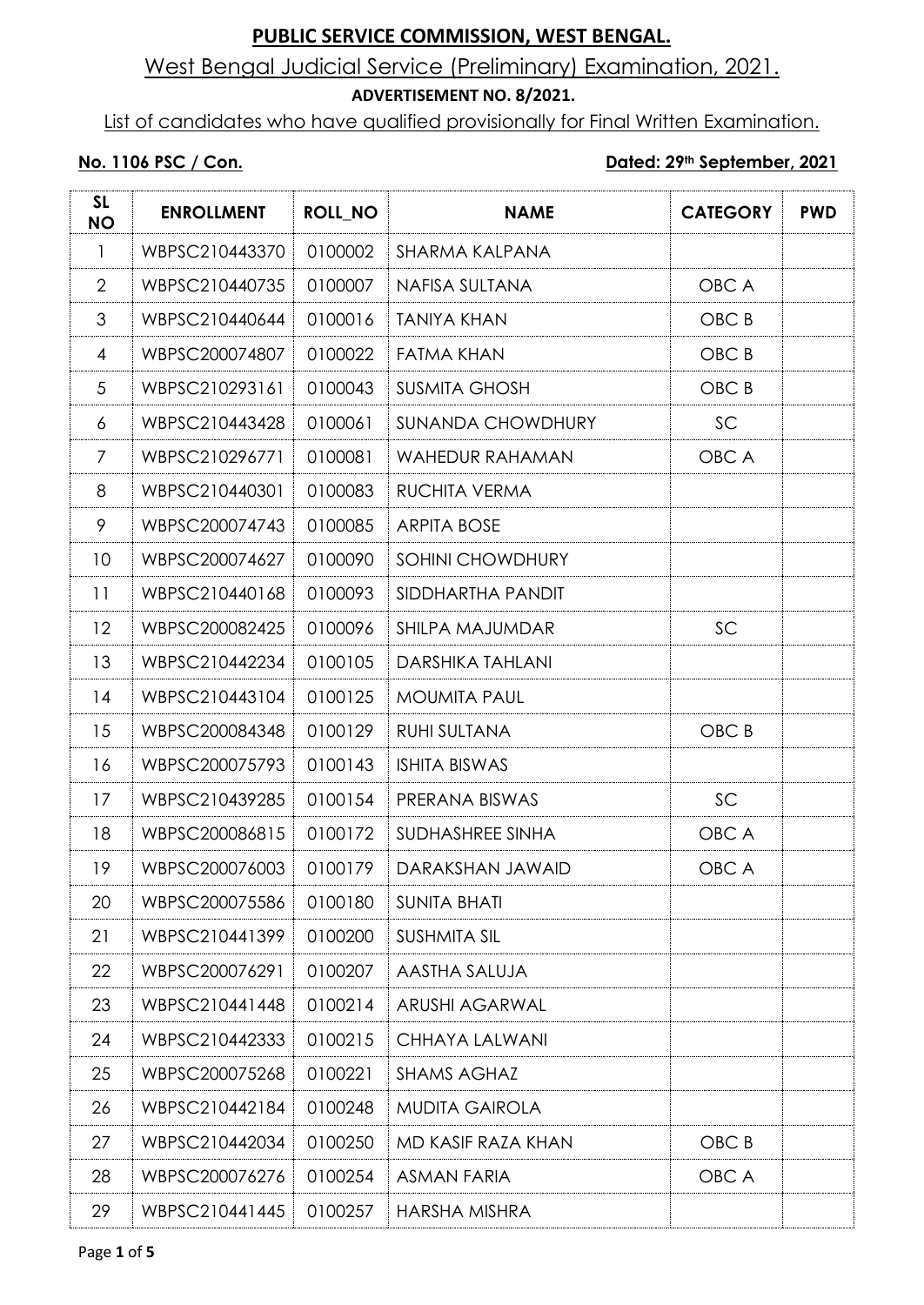# West Bengal Judicial Service (Preliminary) Examination, 2021.

#### **ADVERTISEMENT NO. 8/2021.**

List of candidates who have qualified provisionally for Final Written Examination.

| 30 | WBPSC200074762 | 0100280 | NAMRATA CHAKRABORTY          |       |  |
|----|----------------|---------|------------------------------|-------|--|
| 31 | WBPSC210441426 | 0100285 | <b>SHRESTH</b>               |       |  |
| 32 | WBPSC210443788 | 0100286 | NASREEN BEGUM                | OBC A |  |
| 33 | WBPSC200081938 | 0100288 | SUDIP KUMAR MUKHERJEE        |       |  |
| 34 | WBPSC200078840 | 0100295 | <b>LIPI AMRIN HOSSAIN</b>    |       |  |
| 35 | WBPSC210443954 | 0100299 | ARCHANA SHARMA               |       |  |
| 36 | WBPSC210440358 | 0100321 | <b>BIPRO PRATIM DAS</b>      |       |  |
| 37 | WBPSC210443405 | 0100334 | <b>TULIKA DAS</b>            |       |  |
| 38 | WBPSC200078579 | 0100341 | NAND KUMAR SINGH             |       |  |
| 39 | WBPSC210441918 | 0100351 | SANHITA SAHA                 | SC    |  |
| 40 | WBPSC200076017 | 0100352 | <b>SUBRAJIT MAJUMDER</b>     | SC    |  |
| 41 | WBPSC200083713 | 0100364 | SOUNAK ROY                   |       |  |
| 42 | WBPSC200076995 | 0100393 | SANHATI BISWAS               | SC    |  |
| 43 | WBPSC200080252 | 0100397 | RAJAT SUVRA NASKAR           | SC    |  |
| 44 | WBPSC210440519 | 0100399 | SANDEEP KUMAR                |       |  |
| 45 | WBPSC200076606 | 0100406 | <b>LALCHAND SK</b>           | OBC A |  |
| 46 | WBPSC200077095 | 0100410 | <b>BAPPADYTTA MALI</b>       | SC    |  |
| 47 | WBPSC200083522 | 0100419 | MD ZAFAR SADIQUE             | OBC A |  |
| 48 | WBPSC200078260 | 0100421 | KRISHNENDU MUKHERJEE         |       |  |
| 49 | WBPSC210441512 | 0100430 | SANCHARI RAY CHAUDHURI       |       |  |
| 50 | WBPSC200086080 | 0100436 | <b>SWATI BARANWAL</b>        |       |  |
| 51 | WBPSC210440175 | 0100487 | SOMRAJ PATRA                 |       |  |
| 52 | WBPSC200076182 | 0100490 | ANUBHAB SARKAR               |       |  |
| 53 | WBPSC200075283 | 0100497 | MADHUMAITRI MUKHOPADHYAY     |       |  |
| 54 | WBPSC200075040 | 0100505 | <b>DEVESH DHASMANA</b>       |       |  |
| 55 | WBPSC210442623 | 0100510 | <b>TAMANNA BANDYOPADHYAY</b> |       |  |
| 56 | WBPSC200074835 | 0100524 | <b>UPAGUPTA DAS</b>          |       |  |
| 57 | WBPSC200077421 | 0100527 | NILU SIDDIQUE                |       |  |
| 58 | WBPSC210441593 | 0100528 | PRIYANK SHUKLA               |       |  |
| 59 | WBPSC210443506 | 0100529 | <b>LOVELY BHAGAT</b>         | OBC B |  |
| 60 | WBPSC200080866 | 0100542 | <b>ANKITA AICH</b>           |       |  |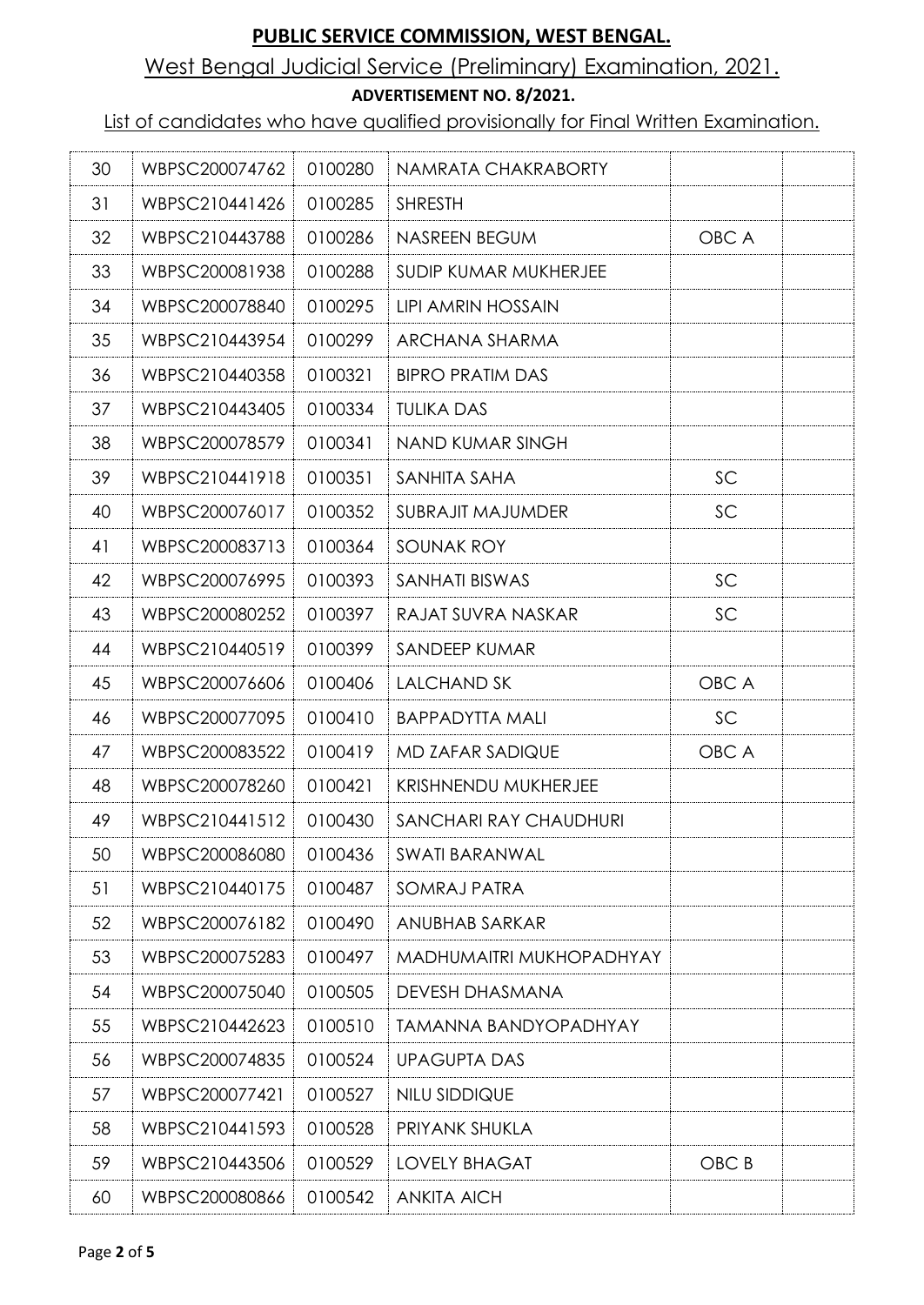# West Bengal Judicial Service (Preliminary) Examination, 2021.

#### **ADVERTISEMENT NO. 8/2021.**

List of candidates who have qualified provisionally for Final Written Examination.

| 61 | WBPSC210441201 | 0100546 | ANKANA ROY                 | SC    |  |
|----|----------------|---------|----------------------------|-------|--|
| 62 | WBPSC200075771 | 0100548 | <b>ABHISHEK DAS</b>        | SC    |  |
| 63 | WBPSC210440622 | 0100552 | <b>HAIQA SK</b>            | OBC A |  |
| 64 | WBPSC210441814 | 0100567 | MD MAHABUB ALAM            | OBC A |  |
| 65 | WBPSC210442771 | 0100578 | SK MOULA BUKSH             | OBC A |  |
| 66 | WBPSC200083904 | 0100579 | SOUGATA MONDAL             | SC    |  |
| 67 | WBPSC200072230 | 0100584 | <b>AVISEK DEY</b>          | OBC B |  |
| 68 | WBPSC200149776 | 0100590 | <b>MD SAJID ALAMGIR</b>    | OBC A |  |
| 69 | WBPSC200169543 | 0100594 | <b>KASTURI DUTTA</b>       |       |  |
| 70 | WBPSC200075682 | 0100603 | <b>KRISHNA PRIYA</b>       |       |  |
| 71 | WBPSC200075109 | 0100642 | <b>AMRITA SINGH</b>        |       |  |
| 72 | WBPSC200076312 | 0100647 | SUNAYANA PARVEEN           | OBC A |  |
| 73 | WBPSC200077634 | 0100654 | <b>AZIZ AMIN</b>           | OBC A |  |
| 74 | WBPSC200088459 | 0100662 | <b>ANKIT KUMAR PADHY</b>   |       |  |
| 75 | WBPSC200081289 | 0100667 | <b>HASEEBA HAYAT</b>       | OBC A |  |
| 76 | WBPSC210440361 | 0100674 | <b>ADITI SINGH</b>         |       |  |
| 77 | WBPSC200085874 | 0100686 | ARUNAVA LALA               |       |  |
| 78 | WBPSC210440678 | 0100687 | <b>RIYA PANDEY</b>         |       |  |
| 79 | WBPSC200074752 | 0100695 | <b>WASIYA FARIYAL</b>      | OBC A |  |
| 80 | WBPSC200083350 | 0100702 | <b>RIYA RAY</b>            |       |  |
| 81 | WBPSC210441362 | 0100727 | PRIYANKA NANDI             |       |  |
| 82 | WBPSC210441464 | 0100733 | <b>SHIVESH RAGHUVANSHI</b> |       |  |
| 83 | WBPSC200076618 | 0100734 | <b>JESMIN KHATUN</b>       | OBC A |  |
| 84 | WBPSC200086301 | 0100736 | <b>VIPIN KUMAR</b>         |       |  |
| 85 | WBPSC210393490 | 0100744 | PARESH SHAW                |       |  |
| 86 | WBPSC200085662 | 0100752 | ANULEENA BHATTACHARJEE     |       |  |
| 87 | WBPSC200076023 | 0100754 | ARUP KUMAR SAHA            | SC    |  |
| 88 | WBPSC210440363 | 0100774 | <b>ANKIT KAUSHIK</b>       |       |  |
| 89 | WBPSC210443791 | 0100777 | <b>ANAND SINGH</b>         |       |  |
| 90 | WBPSC200074868 | 0100784 | <b>RUMA RAKSHIT</b>        | OBC B |  |
| 91 | WBPSC200075761 | 0100786 | <b>ARKA MONDAL</b>         | OBC B |  |
|    |                |         |                            |       |  |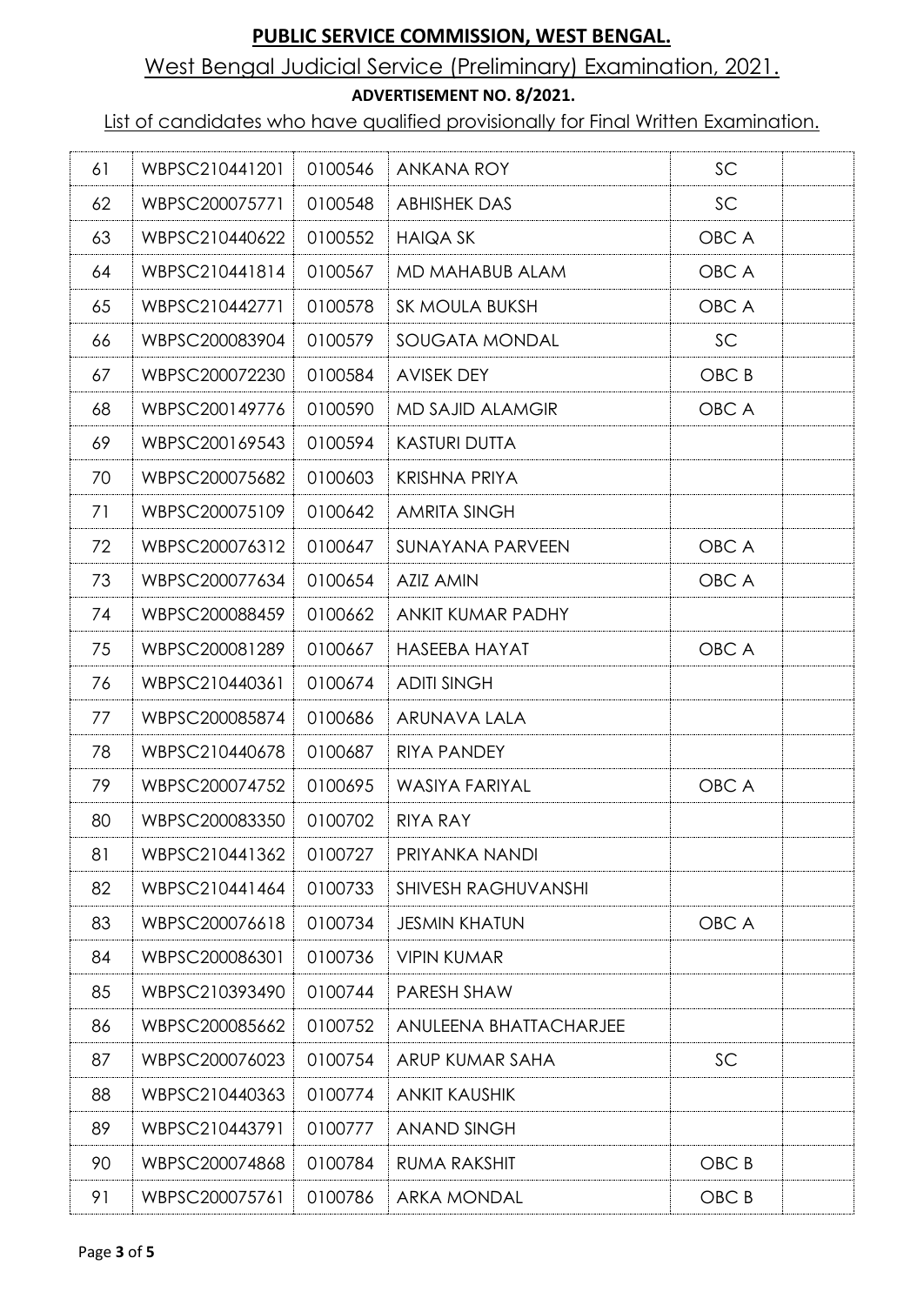# West Bengal Judicial Service (Preliminary) Examination, 2021.

#### **ADVERTISEMENT NO. 8/2021.**

List of candidates who have qualified provisionally for Final Written Examination.

| 92  | WBPSC200082361 | 0100819 | <b>MUKTAR ALI MONDAL</b>   | OBC A |  |
|-----|----------------|---------|----------------------------|-------|--|
| 93  | WBPSC210440530 | 0100843 | RAJAN RAJ                  |       |  |
| 94  | WBPSC210183577 | 0100863 | DEEP BISWAS                | SC    |  |
| 95  | WBPSC200079327 | 0100890 | <b>SHAGUFTA SIDDIQUE</b>   | OBC A |  |
| 96  | WBPSC200076054 | 0100909 | <b>LIPIKA MAITY</b>        |       |  |
| 97  | WBPSC210443454 | 0100914 | <b>ANWESHA PATI</b>        |       |  |
| 98  | WBPSC200084829 | 0100917 | <b>NEHA GUPTA</b>          | OBC B |  |
| 99  | WBPSC200074615 | 0100920 | <b>RAHULSK</b>             | OBC A |  |
| 100 | WBPSC200079481 | 0100921 | <b>TANZIL HUSSAIN</b>      | OBC A |  |
| 101 | WBPSC200075447 | 0100943 | PRIYANKA BISWAS            | SC    |  |
| 102 | WBPSC200078367 | 0100946 | SONIA SULTANA              | OBC A |  |
| 103 | WBPSC210440297 | 0100952 | <b>JOYANTA CHAKRABORTY</b> |       |  |
| 104 | WBPSC200083313 | 0100954 | <b>RUMELA DAS</b>          | SC    |  |
| 105 | WBPSC200082386 | 0100956 | OINDRILA ROY               | SC    |  |
| 106 | WBPSC200076186 | 0100961 | AASHNA RUHANI              |       |  |
| 107 | WBPSC210440252 | 0100965 | <b>SUDIPTA SARKAR</b>      | SC    |  |
| 108 | WBPSC200082476 | 0100970 | ABHISHEK KUMAR MISHRA      |       |  |
| 109 | WBPSC210440311 | 0100996 | <b>ARIJIT KAR</b>          | OBC B |  |
| 110 | WBPSC210443322 | 0101002 | PURBASHA MUKHERJEE         |       |  |
| 111 | WBPSC210443021 | 0101028 | <b>SHRISTI BANERJEE</b>    |       |  |
| 112 | WBPSC200084815 | 0101036 | ABUL HASAN JAMADAR         | OBC A |  |
| 113 | WBPSC200076232 | 0101040 | <b>MOUSHUMI SARKAR</b>     | SC    |  |
| 114 | WBPSC210443675 | 0101042 | <b>FARHANAZ QURAISHI</b>   | OBC A |  |
| 115 | WBPSC200086150 | 0101048 | <b>KISHAN SAH</b>          | SC    |  |
| 116 | WBPSC200074265 | 0101050 | PRITHA MANDAL              | SC    |  |
| 117 | WBPSC210440505 | 0101057 | PRAMIT CHAKRABORTY         |       |  |
| 118 | WBPSC200074161 | 0101075 | SATYA JYATI GHOSH          | OBC B |  |
| 119 | WBPSC210443881 | 0101082 | <b>AMIT DUTTA</b>          | SC    |  |
| 120 | WBPSC200075171 | 0101088 | ROHINI KUMARI SHAW         | OBC B |  |
| 121 | WBPSC210443455 | 0101109 | SHUBHRA KHANNA             |       |  |
| 122 | WBPSC200086296 | 0101115 | PRIYA CHAKRAVARTY          |       |  |